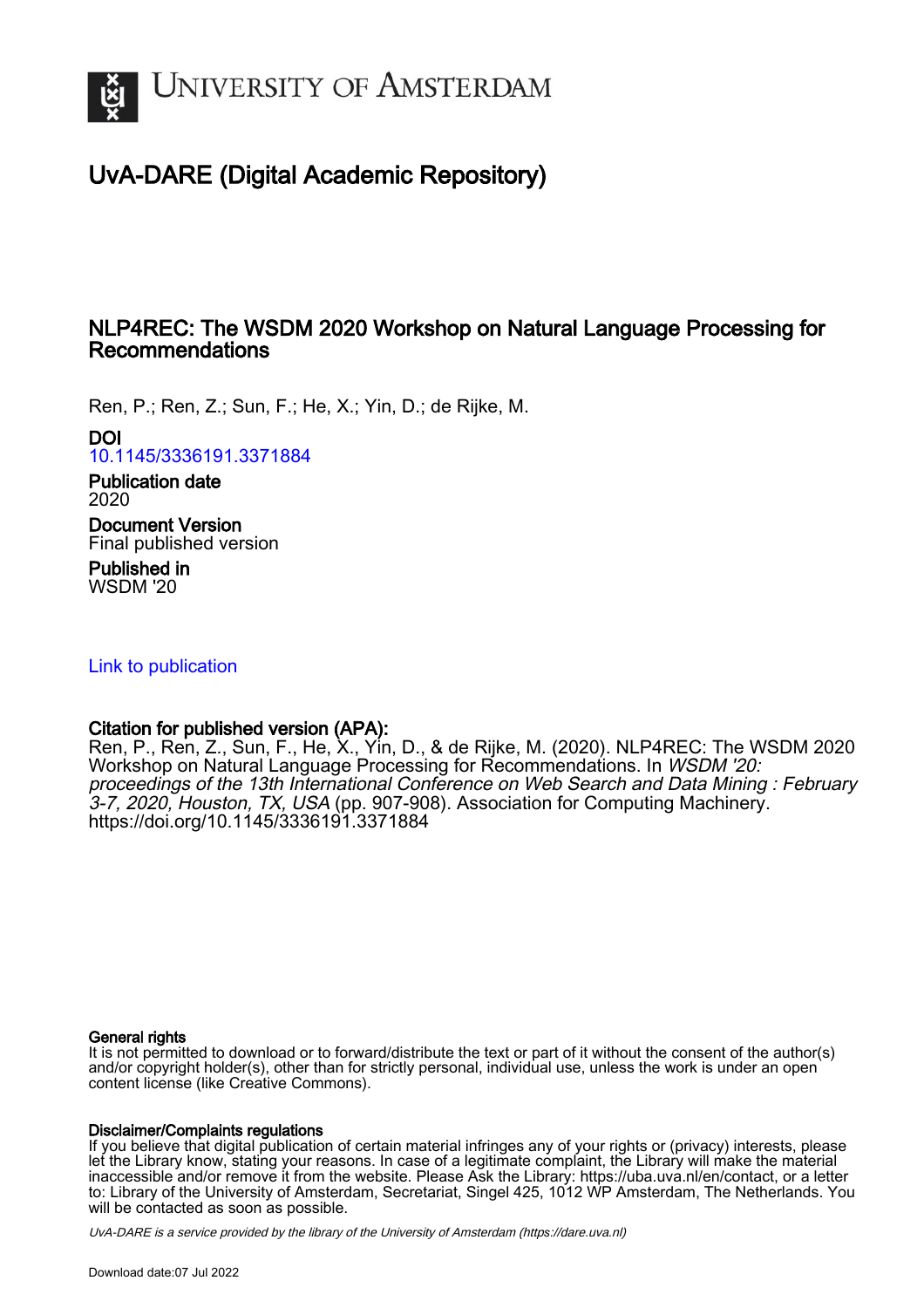## NLP4REC: The WSDM 2020 Workshop on Natural Language Processing for Recommendations

Pengjie Ren University of Amsterdam p.ren@uva.nl

Xiangnan He University of Science and Technology of China xiangnanhe@gmail.com

Zhaochun Ren Shandong University zhaochun.ren@sdu.edu.cn

> Dawei Yin JD.com yindawei@acm.org

Fei Sun Alibaba Group ofey.sunfei@gmail.com

Maarten de Rijke University of Amsterdam derijke@uva.nl

#### ABSTRACT

Natural language processing is becoming more and more important in recommender systems. This half day workshop explores challenges and potential research directions in Recommender Systems (RSs) combining Natural Language Processing (NLP). The focus will be on stimulating discussions around how to combine natural language processing technologies with recommendation. We welcome theoretical, experimental, and methodological studies that leverage NLP technologies to advance recommender systems, as well as emphasize the applicability in practical applications. The workshop aims to bring together a diverse set of researchers and practitioners interested in investigating the interaction between NLP and RSs to develop more intelligent RSs.

website: https://wsdm2020-nlp4rec.github.io

#### 1 MOTIVATION AND FIT FOR WSDM

Studied for decades, recommender systems (RSs) attempt to identify the most relevant piece of information solely based on an implicitly expressed information need reflected in user-item interaction behaviors. Most studies focus on optimizing the recommendation or ranking criteria, assuming that people are more likely to trust sources ranked higher in recommendation results. However, achieving higher recommendation performance is far from meeting user satisfaction. There are many other fundamental issues, such as explainability, privacy. Recently, there are an increasing number of studies trying to address these issues by combining Natural Language Processing (NLP) technologies with RSs, e.g., addressing recommendation explainability with knowledge graph reasoning and review generation [\[7\]](#page-2-0).

The motivation of this workshop is to bring together a diverse set of researchers and practitioners who are interested in exploring fundamental issues in RSs, and/or emphasizing the applicability in practical applications (e.g., e-commence) by leveraging the most recent advances in NLP. We see a large space for discussion and future research in the development of more intelligent RSs.

WSDM '20, February 3–7, 2020, Houston, Texas, USA

© 2020 Copyright held by the owner/author(s).

<https://doi.org/10.1145/3289600.3291375>

Given the current ubiquitous use of a variety of RSs, they have been and still are hot research topics in information retrieval or data mining related communities. As one of the premier conferences on web-inspired research involving search and data mining, the WSDM community has the responsibility to care about the broader impact and implications of RSs that we research and the systems that we build in academia and industry.

#### 2 THEME AND PURPOSE OF THE WORKSHOP

RecSys, SIGIR and WSDM all featured the workshops on recommender systems, i.e.,  $\text{KaRS}^1, \text{RECOVER}^2, \text{EARS}^3, \text{CARS-BDA}^4$  $\text{KaRS}^1, \text{RECOVER}^2, \text{EARS}^3, \text{CARS-BDA}^4$  $\text{KaRS}^1, \text{RECOVER}^2, \text{EARS}^3, \text{CARS-BDA}^4$  $\text{KaRS}^1, \text{RECOVER}^2, \text{EARS}^3, \text{CARS-BDA}^4$  $\text{KaRS}^1, \text{RECOVER}^2, \text{EARS}^3, \text{CARS-BDA}^4$  $\text{KaRS}^1, \text{RECOVER}^2, \text{EARS}^3, \text{CARS-BDA}^4$  $\text{KaRS}^1, \text{RECOVER}^2, \text{EARS}^3, \text{CARS-BDA}^4$  $\text{KaRS}^1, \text{RECOVER}^2, \text{EARS}^3, \text{CARS-BDA}^4$  . These workshops focus on either recommender systems only or the interdisciplinary researches with a particular task of natural language processing.

NLP4REC 2020 will be a forum for discussion about the challenges in applying NLP technologies to real recommendation applications as well as the theory behind the them. The purpose of this workshop is to establish a bridge for communication between industrial researchers and academic researchers, and provide an opportunity for people to exchange ideas, and discuss the future directions. The themes of focus for the workshop include but not limited to the applications of NLP technologies in the following recommendation scenarios.

Knowledge-aware Recommendation. In most cases, RSs usually suffer from the sparsity of user-item interactions and the cold start problem. Recent studies indicate that an effective way to alleviate these limitations is to incorporate side informations, e.g., user profiles, item profiles. Knowledge graphs are ubiquitous in reality to represent the side informations and their relationships, e.g., social networks, medication networks, e-commerce networks. Deep learning architectures on graph-structured data have achieved remarkable performance in many NLP tasks [\[10\]](#page-2-1). This wave of research has also aroused great interest among researches in RSs [\[1\]](#page-2-2). Explainable Recommendation. Explainable recommendation aims to improve the transparency, persuasiveness of RSs by providing explanations to users or developers, which helps them to understand why certain items are recommended [\[9\]](#page-2-3). Much progress has

Permission to make digital or hard copies of part or all of this work for personal or classroom use is granted without fee provided that copies are not made or distributed for profit or commercial advantage and that copies bear this notice and the full citation on the first page. Copyrights for third-party components of this work must be honored. For all other uses, contact the owner/author(s).

ACM ISBN 978-1-4503-5940-5/19/02.

<span id="page-1-0"></span><sup>1</sup>https://recsys.acm.org/recsys18/kars/

<span id="page-1-1"></span><sup>2</sup>https://recsys.acm.org/recsys18/recover/

<span id="page-1-2"></span><sup>3</sup>http://www.sigir.org/sigir2019/program/workshops/ears/

<span id="page-1-3"></span><sup>4</sup>http://wise-conferences.org/CARS-BDA/CARS-BDA.html